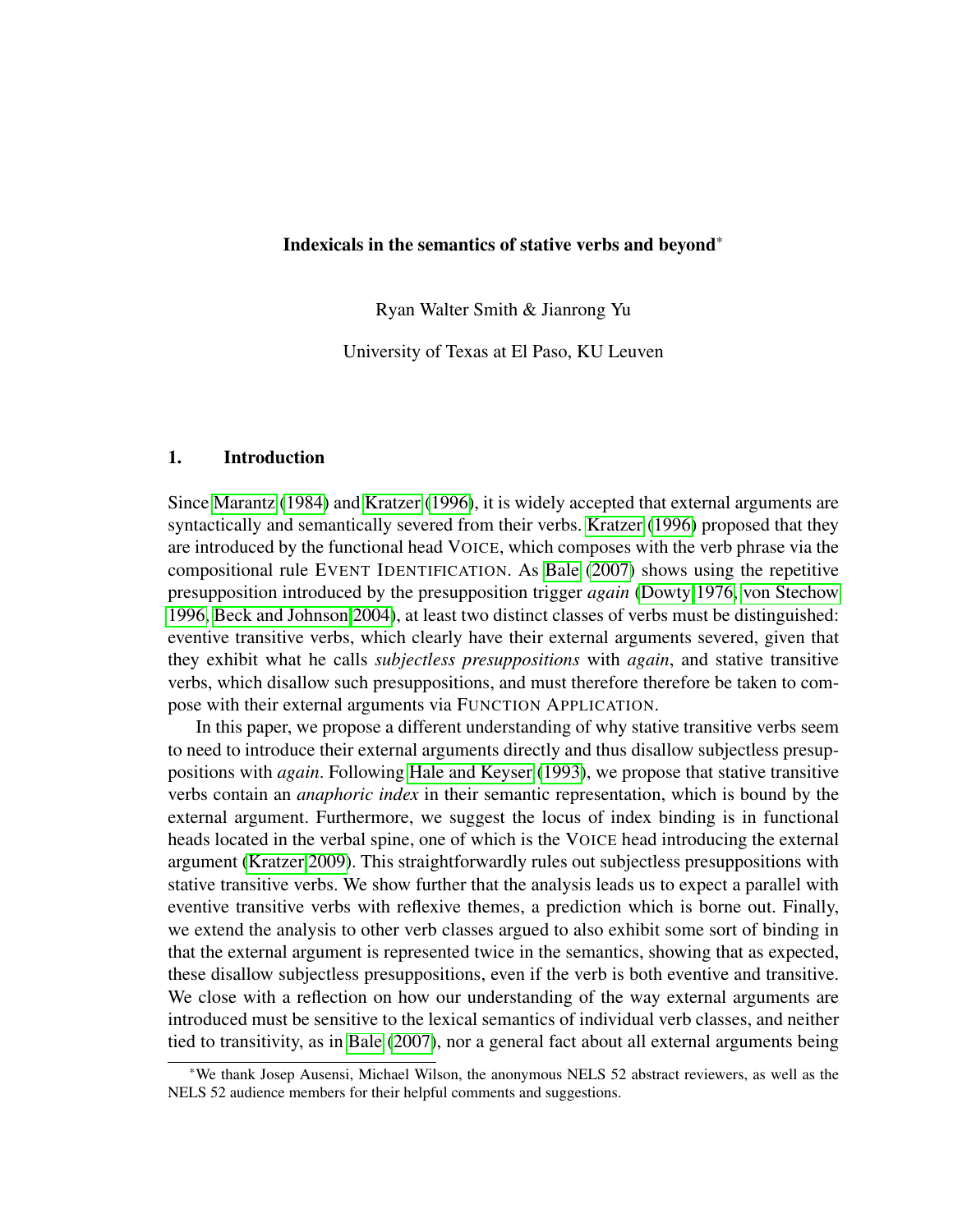introduced VP-externally, as in [Kratzer](#page-8-1) [\(1996\)](#page-8-1). While we maintain a conservative syntactic analysis in that all external arguments are introduced via verbal functional heads, the individual lexical semantics of the verb conditions the way in which they compose with their argument and, correspondingly, determines whether subjectless presuppositions with *again* are possible.

# 2. Background: Subjectless Presuppositions

One implication of Kratzer's proposal to sever all external arguments from the verb concerns modification by the presupposition trigger *again*, long observed to be scopally ambiguous [\(Dowty 1976,](#page-8-3) [von Stechow 1996,](#page-8-4) [Beck and Johnson 2004\)](#page-8-5). [Bale](#page-8-2) [\(2007\)](#page-8-2) notes that if the external argument is severed and introduced via Kratzer's rule of EVENT IDENTIFI-CATION, then *again*, by virtue of its semantic type, should be able to attach either before or after the external argument is introduced. In the latter case, a regular repetitive presupposition is produced in which the agent of the presupposed event and that of the asserted event must be identical. In the former case, by contrast, the agent of the presupposed event may differ from that of the asserted event. [Bale](#page-8-2) [\(2007\)](#page-8-2) shows that this prediction is indeed borne out when the VP headed by an eventive transitive verb, such as *hit*, is modified by *again*.

- <span id="page-1-1"></span>(1) CONTEXT: Seymour's dryer broke. He called a repairwoman who simply hit the dryer until it started working. The dryer broke down two days later. So...
	- a. The repairwoman returned and she hit the dryer again.
	- b. Seymour hit the dryer again.

((29) in [Bale 2007\)](#page-8-2)

On the other hand, if the external argument of stative transitive verbs like *love*, *hate*, and *respect* are also severed from the verb as [Kratzer](#page-8-1) [\(1996\)](#page-8-1) claims, then we expect subjectless presuppositions to be available with these verbs as well and therefore, we should expect ambiguities on par with eventive transitive verbs. This, however, is not borne out, as [Bale](#page-8-2) [\(2007\)](#page-8-2) shows.

- <span id="page-1-0"></span>(2) CONTEXT: Seymour's mother loved Frank, although she was the only one who did. After a while she no longer cared for Frank. Later...
	- a. Seymour's mother rediscovered her feelings and so Seymour's mother loved Frank again.
	- b. # Seymour grew attached to Frank and so Seymour loved Frank again.

((47) in [Bale 2007\)](#page-8-2)

Based on this asymmetry in the availability of subjectless presuppositions with *again*, Bale concludes that there is a fundamental distinction between eventive and stative transitive verbs. Eventive transitive verbs have external arguments that are introduced outside the verb through functional heads, as Kratzer suggests, while the external arguments of sta-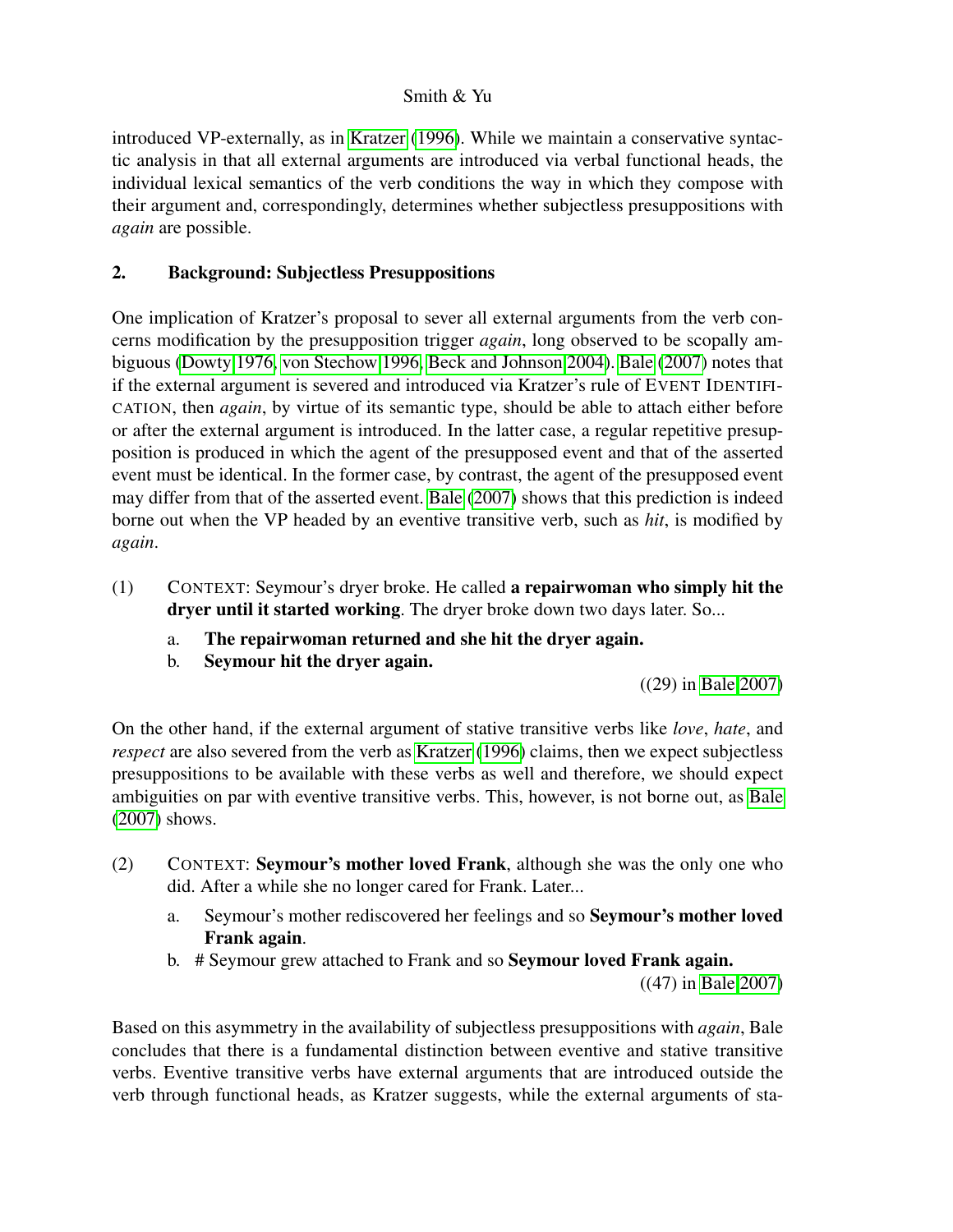## *Indexicals in the semantics of stative verbs and beyond*

tive transitive verbs are true arguments of the verbs, and must compose with the verb via FUNCTION APPLICATION.

(3) a.  $[hit]$ :  $\lambda x.\lambda e.HIT(e) \land THEME(e) = x$  (no agent argument)<br>b.  $[Inv] \cdot \lambda x.\lambda e.HIT(e) \land THEME(e) = x \land FYPEPIENCFP(e) = x$ b.  $[[love]]: \lambda y.\lambda x.\lambda e.Love(e) \land THEME(e) = y \land EXPERIENCE(e) = x$ <br>Coveriences introduce (experiencer introduced directly)

## 3. Proposal: Anaphoric Indices

We propose a different understanding of Bale's observations regarding the absence of subjectless presuppositions with stative transitive verbs. Rather than stipulating how their external arguments are introduced, we take a cue from a syntactic analysis by [Hale and Keyser](#page-8-6) [\(1993\)](#page-8-6) and propose that such verbs contain an *index* that is bound by the external argument. Two pieces of evidence motivate Hale and Keyser's proposal: first, these verbs alternate productively in English with paraphrases containing the overt possessive verb *have*, as well as a ditransitive construction with *give*. In these cases, the experiencer argument can surface as a genitive pronoun, and when it does, it cannot be bound by the structurally closest argument, as is most transparent in the ditransitive *give* construction. For this reason, Hale & Keyser refer to such indices as bound *obviatively*.

- (4) a. Mary has John's love.
	- b. John*<sup>i</sup>* gives Mary his*<sup>i</sup>* love.
	- c. Mary<sub>*i*</sub> has her<sub>∗*i*/*j*</sub> love.
	- d. Mary<sub>*i*</sub> gives her daughter<sub>*j*</sub> her<sub>*i/\*j*</sub> love.

Second, [Hale and Keyser](#page-8-6) [\(1993\)](#page-8-6) note that these verbs do not productively form middle constructions. For them, middle constructions arise when the verbal functional head that typically introduces the external argument is lacking such an argument, and therefore does not have the ability to assign accusative case.

- (5) a. \*Mary loves easily.
	- b. \*John hates easily.
	- c. \*The truth respects easily.

The inability of these verbs to form middle constructions is explained if the indices on these verbs need to be bound obviatively, and middle constructions lack an external argument binder. Intuitively, the lack of an external argument means that the emotion denoted by the verb root cannot be tied to its particular individual experiencer and thus cannot be interpreted.

We propose a semaniticization of Hale & Keyser's core insight as follows. First, verbs denote relations between individuals and states. The individual argument corresponds to the theme of the emotional state, in effect the entity toward which the emotional state is directed, while the state description is tied to a particular experiencer argument through the use of an index. This index, represented by a natural number and which we represent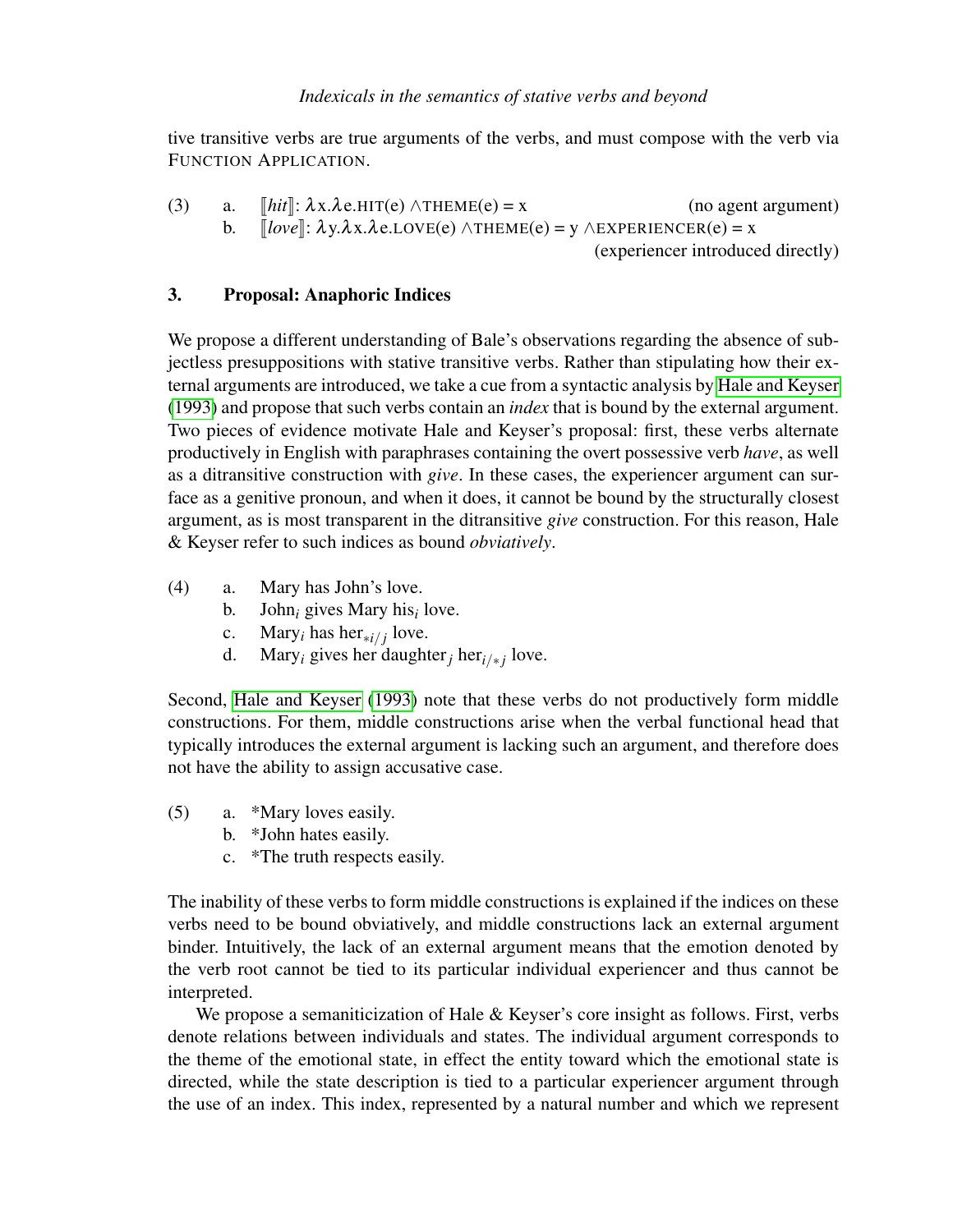more generally with a variable *n* over such numbers, is mapped to an individual through an *assignment function g*; we denote the resulting individual as *g(n)* in the following example with the verb *love*, where the state description is abbreviated as the meta-language relation LOVE-OF between  $g(n)$  and a state.

# (6)  $[[\text{love}_n]]^g: \lambda x.\lambda s.\text{LOVE-OF}(g(n))(s) \wedge \text{THEME}(s) = x$

Intuitively, the LOVE-OF relation, and any emotive relation so translated, can be understood as a state inalienably possessed by whoever  $g(n)$  comes to be. Naturally, the inalienable possessor of this state should correspond to the experiencer; after all, emotional states are private experiences, to which only the experiencer has direct access. We turn to how this identification of the experiencer with the inalienable possessor of the state is to enforced presently.

Upon composing with its theme argument, the verb will next compose with its an external argument. Unlike [Bale](#page-8-2) [\(2007\)](#page-8-2), we follow [Kratzer](#page-8-1) [\(1996\)](#page-8-1) in assuming that a functional head, which we identify with VOICE, is responsible for introducing this external argument. On top of this standard setup, we add an additional mechanism: following [Kratzer](#page-8-7) [\(2009\)](#page-8-7), we further treat argument-introducing heads like VOICE as the locus of index binding. Formally, the VOICE head abstracts over the index in its complement; the resulting open individual argument position created by lambda abstraction is then saturated by the argument that the functional head introduces in its specifier. We provide a translation for the VOICE head introducing an experiencer argument below.

(7)  $\left[\text{VOICE}\right]^{g}$ :  $\lambda \text{V.}\lambda \text{x.}\lambda \text{s.} \text{EXPERIENCER(s)} = \text{x} \wedge \left[\!\left[\text{V}\right]\!\right]^{g[n \to x]}(\text{s})$ 

In words, VOICE serves to introduce the EXPERIENCER argument, while also shifting any matching index in its complement to the individual *x*. This is effected by shifting the assignment function *g* to  $g[n \rightarrow x]$ , an assignment just like *g* except that it maps the index *n* to the individual *x*. As *x* is the individual abstracted over by the function denoted by VOICE, this will result in the index being mapped to the EXPERIENCER of the state itself.

<span id="page-3-0"></span>A full syntactic and semantic derivation, making use of the denotations of the key lexical entries above, is provided below. Here we use the particular index *1* on *love* and VOICE.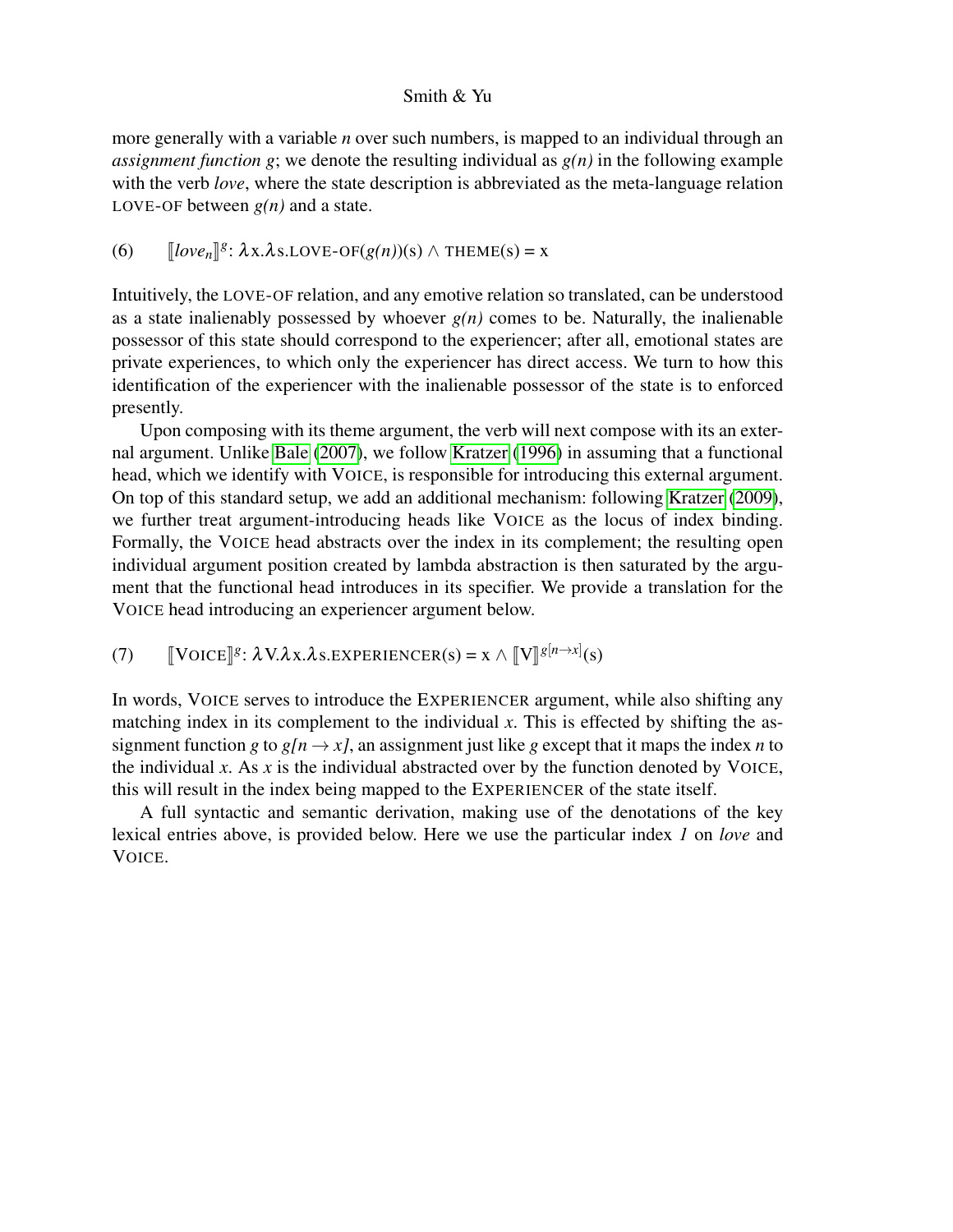

#### 4. Predictions

With the above analysis in place, the lack of subjectless presuppositions with stative transitive verbs falls out directly as a consequence of the binding of the index induced by VOICE. As with eventive transitive verbs, the VP in [\(8\)](#page-3-0) is an available attachment site for *again*, producing a repetitive presupposition that Mary was previously loved. Importantly, however, the presupposition produced will contain the index *g(1)*. This index ultimately gets bound by the external experiencer argument introduced by VOICE. In effect, this then requires every prior loving event satisfying the presupposition to contain the same experiencer argument as the asserted event, as previously shown in [\(2\)](#page-1-0). Adopting Bale's [\(2007\)](#page-8-2) semantics for *again*, the relevant presupposition produced is shown below.

- (9) a. Presupposition produced when attaching to VP in [\(8\)](#page-3-0):  $\exists s^1 \exists s^2 [s^1 \prec s^2 \prec E \wedge [LOVE-OF(g(1))(s^1) \wedge THENE(s^1) = x] \wedge \neg [LOVE OF(g(1))(s^2) \wedge THEME(s^2) = x$ ]
	- b. Presupposition after VOICE is introduced in [\(8\)](#page-3-0):  $\exists$ s<sup>1</sup> $\exists$ s<sup>2</sup>[s<sup>1</sup>  $\prec$  s<sup>2</sup>  $\prec$  E  $\land$  [LOVE-OF(**j**)(s<sup>1</sup>)  $\land$  THEME(s<sup>2</sup>) = m]  $\land$   $\neg$  [LOVE-OF(**j**)(s<sup>2</sup>)  $\wedge$  THEME(s<sup>2</sup>) = m]]

<span id="page-4-0"></span>Beyond stative transitive verbs, this general picture of binding accomplished by VOICE makes further predictions for eventive transitive verbs. While eventive transitive verbs typically allow for subjectless presuppositions with *again*, as shown in [\(1\)](#page-1-1), replacing the theme with a reflexive pronoun rules out subjectless presuppositions.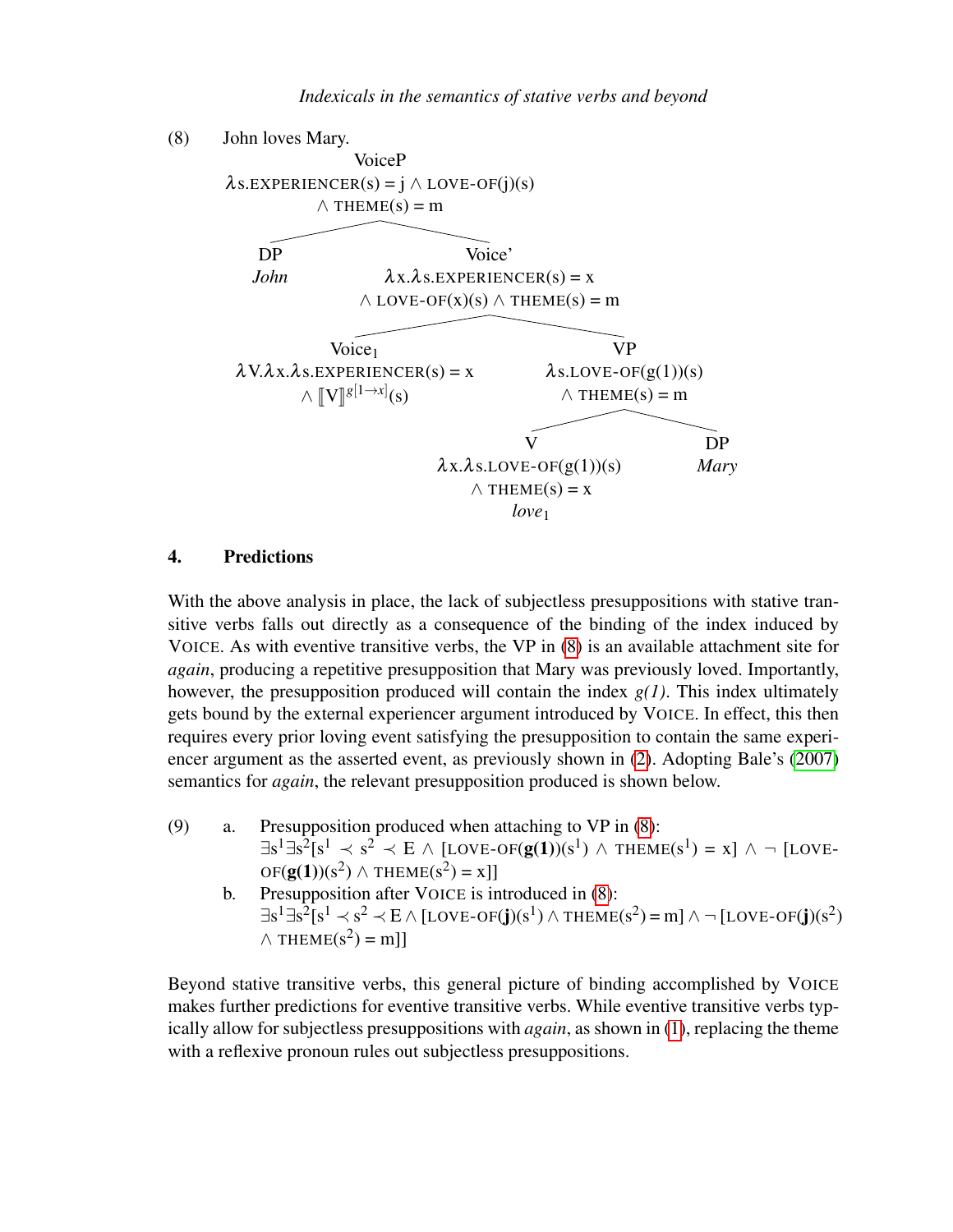(10) CONTEXT: Seymour messed up on his exam and was so angry with himself that he hit himself repeatedly. Later on, he calmed down and sat down next to his father. After learning that Seymour messed up on his exam and feeling guilty that he did not help Seymour with his schoolwork, Seymour's father got so angry with himself and...

## # Seymour's father hit himself again.

However, this state of affairs can be understood if we follow [Kratzer](#page-8-7) [\(2009\)](#page-8-7) and assume that reflexive pronouns start out in the derivation as *minimal pronouns*, represented as indices that get bound by verbal functional heads. This means that we can give eventive transitive verbs with reflexive themes an analysis completely analogous to stative transitive verbs. The VP prior to introduction of VOICE contains an index mapped to an individual serving as the theme argument of the verb.

<span id="page-5-0"></span>(11)  $[hit \, himself_n]: \lambda \, e. \, \text{HIT}(e) \land \text{THEME}(e) = g(n)$ 

Modification of this constituent by *again* presupposes a prior event of hitting with the individual denoted by  $g(n)$  as theme of the event. Agentive VOICE then maps the index in the VP to the argument it introduces. Subjectless presuppositions are ruled out because any prior event satisfying the presupposition must have a theme identical to its agent, despite the fact that the agent is not included in *again*'s scope. A prior event of a distinct agent hitting themselves does not license the use of *again*, since the reflexive theme bound by the agent will likewise have a distinct interpretation from the asserted event.

- <span id="page-5-1"></span>(12) a. Presupposition produced attaching to VP in [\(11\)](#page-5-0):  $\exists e^1 \exists e^2 [e^1 \prec e^2 \prec E \wedge [HIT(e^1) \wedge THEME(e^1) = g(n)] \wedge \neg [HIT(e^2) \wedge THEME(e^2)]$  $= g(n)$ ]
	- b. Presupposition after [\(11\)](#page-5-0) combines with VOICE to produce [\(10\)](#page-4-0):  $\exists e^1 \exists e^2 [e^1 \prec e^2 \prec E \wedge [HIT(e^1) \wedge THEME(e^1) = s-f] \wedge \neg [HIT(e^2) \wedge THEME(e^2)]$  $=$  s-f]]

In fact, we may go further and make a related prediction based on the presupposition in [\(12b\)](#page-5-1). Note that the presupposition produced by *again* taking the VP as its argument, while presupposing an event whose theme happens to be the same as the agent of the event in the assertion, nevertheless does not impose any requirements of the *agent of the presupposed event* i.e., there is no AGENT thematic role in the presupposition. This predicts, then, that so long as the prior event is an event with Seymour's father as theme, a different agent hitting Seymour's father should satisfy the presupposition of *again*. This is indeed borne out, as the context below demonstrates.

(13) CONTEXT: Seymour messed up on his exam and was so angry that he hit his father repeatedly. Later on, he managed to calm down and sat down next to his father. After seeing how agitated Seymour got over schoolwork and feeling guilty that he did not help Seymour with his schoolwork, Seymour's father got angry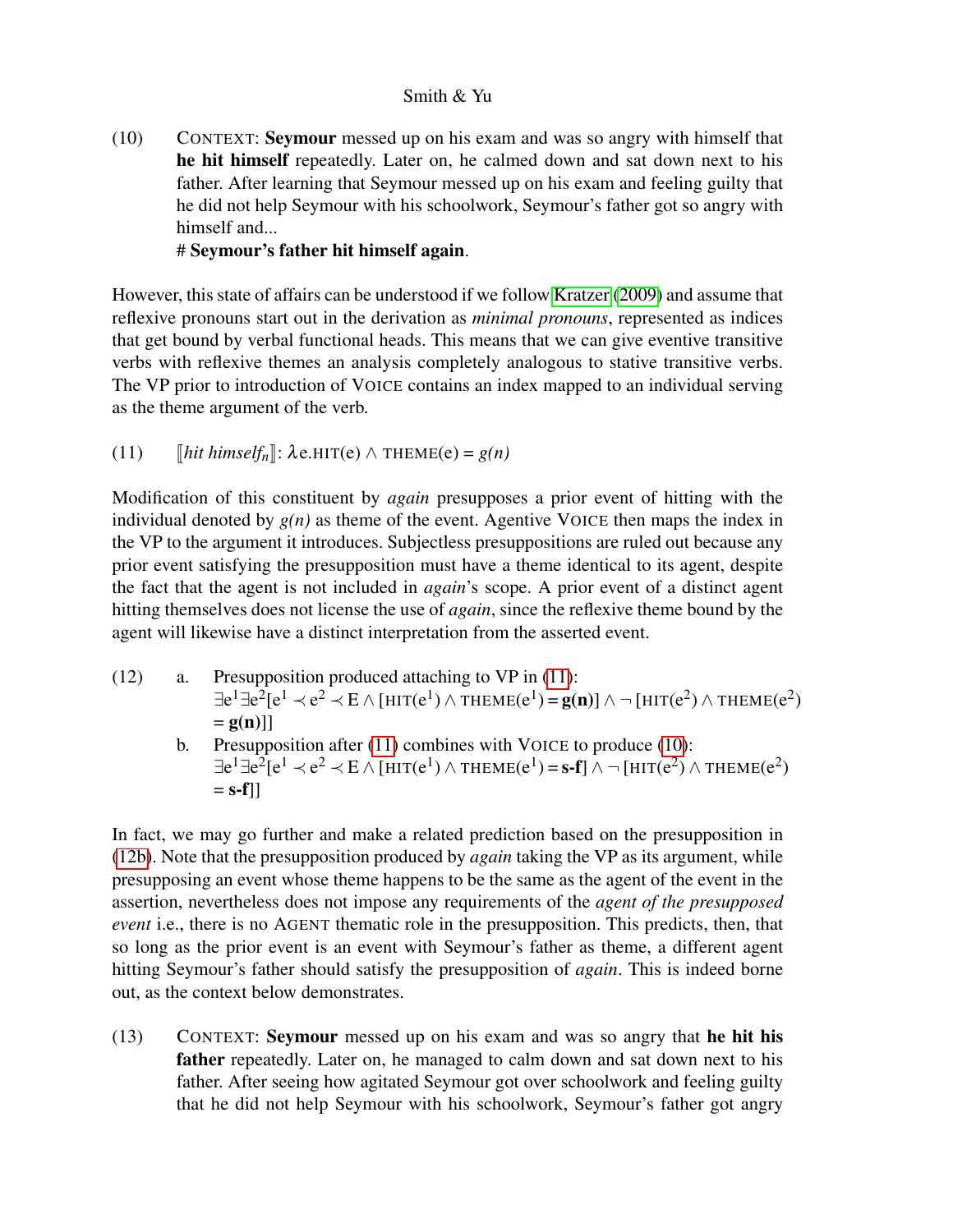with himself and... Seymour's father hit himself again.

Taken together, these observations support the general proposal that binding of indices plays a role in determining the availability of subjectless presuppositions. This can be seen with stative transitive verbs, which on our proposal contain an inherent index bound that comes to be bound by the external argument, and can even be observed in VPs headed by eventive transitive verbs when their complement is a reflexive pronoun.

## 5. Extensions: Ingestive Verbs

Recall now that [Bale](#page-8-2) [\(2007\)](#page-8-2) predicts that all eventive transitive verbs should allow subjectless presuppositions with *again* and that their external arguments must be severed from the verb as [Kratzer](#page-8-1) [\(1996\)](#page-8-1) proposed. It is, however, not difficult to find counterexamples to this prediction. One class of eventive transitive verbs that plainly disallow subjectless presuppositions are verbs of ingestion such as *eat* and *drink*.

# (14) CONTEXT: John drank the red wine. He got punched in the gut, causing him to spit the wine back into his cup. Then, Bill came up, grabbed the cup, and... # Bill drank the wine again.

All else being equal, ingestive verbs appear to constitute an exception to Bale's generalization; indeed, given Bale's reasoning from the unavailability of subjectless presuppositions to type-theoretic distinctions in verb classes, ingestive verbs would need to be treated on par with stative transitive verbs, as a verb class that denotes a function taking its external argument directly, along with its internal argument.

There is, however, reason to think that all else is not equal in the case of verbs of ingestion. Ingestive verbs across languages have been given a decompositional analysis consisting of a causing event and a final result state representing either the state of the theme being digested by the agent [\(Jerro 2019\)](#page-8-8) or a state of the theme being located inside the agent [\(Jackendoff 1992\)](#page-8-9). For example, Jackendoff's conceptual semantic structure decomposes the verb *drink* into a caused motion event whereby the theme moves along a path to a location inside an individual's mouth.

(15) [*Event* CAUSE ([*T hing* ]*<sup>i</sup>* , [*Event* GO ([*T hing* LIQUID]*<sup>j</sup>* [*Path* TO ([*Place* IN ([*thing* MOUTH OF  $([T_{hine} ]_i)]$  )] )] )] )]

Most relevant to our concerns is the fact that the referent of the individual whose mouth the theme ends up in is represented twice in the semantic representation: once as the causer of the event, and one as the inalienable possessor of the location the theme ends up in, as indicated by Jackendoff through co-indexing. Given this basic insight, we can translate this into the approach presented here; the verb *drink* contains an index that serves as the argument of a stative relation, denoted by IN. As with stative transitive verbs, binding of this index is accomplished through an external argument introduced by VOICE, mapping it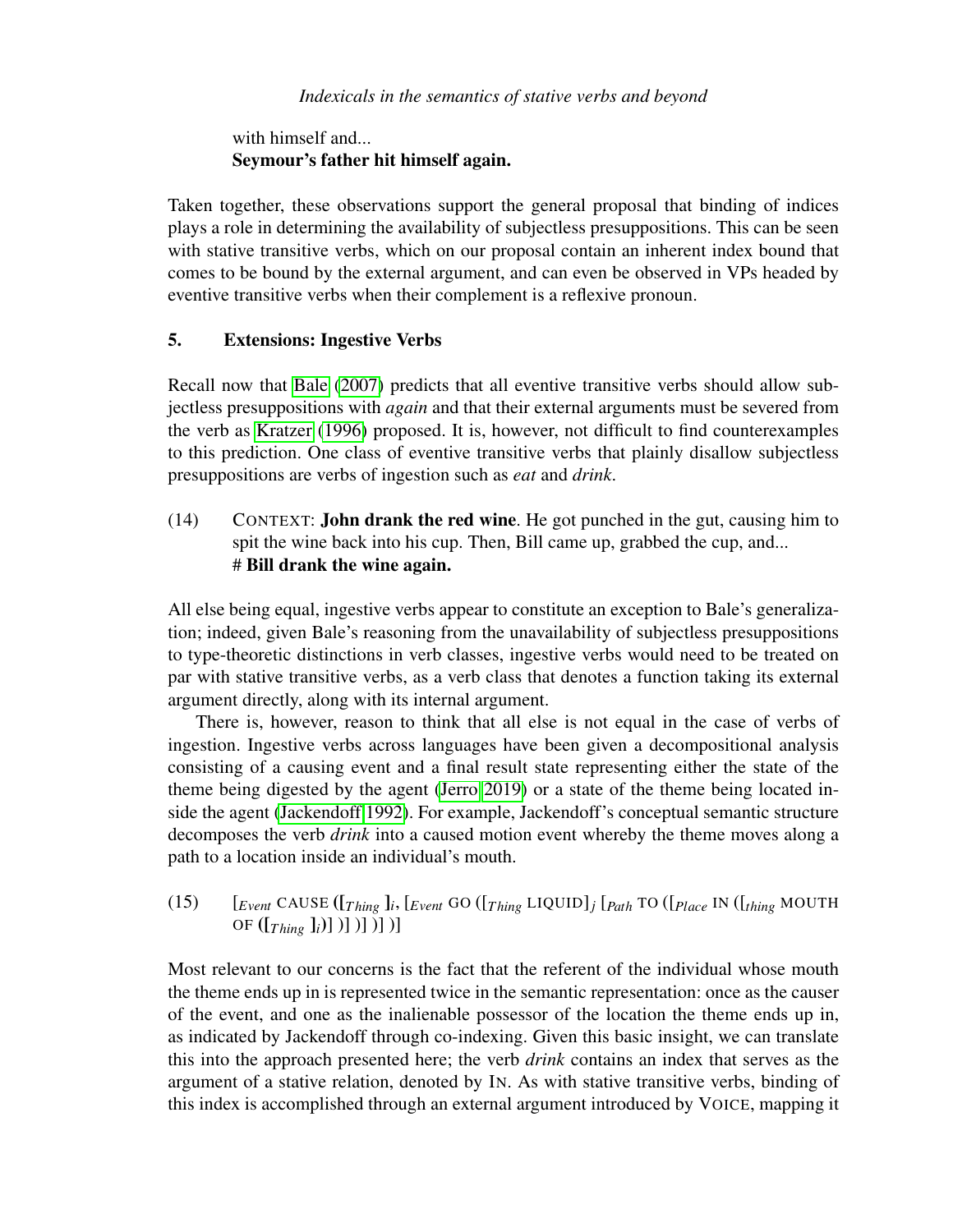to the external argument. The end result is that the external argument is both the causer of the event and the location of the theme at the end of the event.

(16)  $[drink_n]$ <sup>g</sup>:  $\lambda x.\lambda e.DRINK(e) \wedge \exists s[CAUSE(e,s) \wedge IN(x, g(n))(s)]$ 

The lack of subjectless presuppositions with ingestive verbs like *drink* is thus given a completely parallel treatment to stative transitive verbs. While the constituent produced after composing with the theme argument is of the right semantic type to serve as *again*'s argument, the constituent contains an index that is bound by the external argument introduced by VOICE, thereby ruling out subjectless presuppositions that would otherwise be available.

#### 6. Conclusion and Outlook

We proposed in this paper a treatment of the syntax and semantics of stative transitive verbs according to which they contain an anaphoric index in their lexical semantics, which comes to be bound by the external argument introduced by functional heads like VOICE. This makes a desirable prediction: while the external argument is indeed severed syntactically as suggested by [Kratzer](#page-8-1) [\(1996\)](#page-8-1), subjectless presuppositions are nonetheless not attested [\(Bale 2007\)](#page-8-2) due to binding of the index within the constituent that *again* takes as its argument. Further support for such a view comes from VPs headed by eventive transitive verbs, which normally allow subjectless presuppositions, disallowing such presuppositions when they contain reflexive pronouns as objects, which we take to also involve binding of an index [\(Kratzer 2009\)](#page-8-7). Finally, we extended the analysis to the class of ingestive verbs, which by virtue of being eventive and transitive, should in principle allow subjectless presuppositions under Bale's generalization. We showed that this prediction is not borne out, but can be understood if such verbs are given a decompositional analysis whereby their external arguments are doubly represented semantically through an index that gets bound by VOICE, an analysis that completely parallels stative transitive verbs and therefore accounts for the lack of subjectless presuppositions with this class of verbs.

[Bale](#page-8-2) [\(2007\)](#page-8-2) took the lack of subjectless presuppositions as a diagnostic for whether external arguments are introduced VP-externally through functional heads like VOICE, distinguishing verb classes based broadly on transitivity and their semantic ontology as eventive or stative verbs. He maintains that the external arguments of eventive transitive verbs are severed syntactically and semantically, while while those of stative transitive verbs are true arguments of their verbs. This approach raises the question of why exactly these classes should differ in how their external arguments are introduced. In contrast, we showed here that, rather than appealing to transitivity and the eventive versus stative distinction, it is a property of the specific lexical semantics of verbs that determine whether or not subjectless presuppositions are observed with *again*. Importantly, we maintain a conservative and uniform syntax for external arguments in that they are always introduced by functional heads like VOICE, with the additional mechanism of binding of indices by verbal functional heads, an analysis motivated elsewhere in the literature [\(Kratzer 2009\)](#page-8-7). Verbs fall into different classes depending on whether they encode indices that need to be bound;